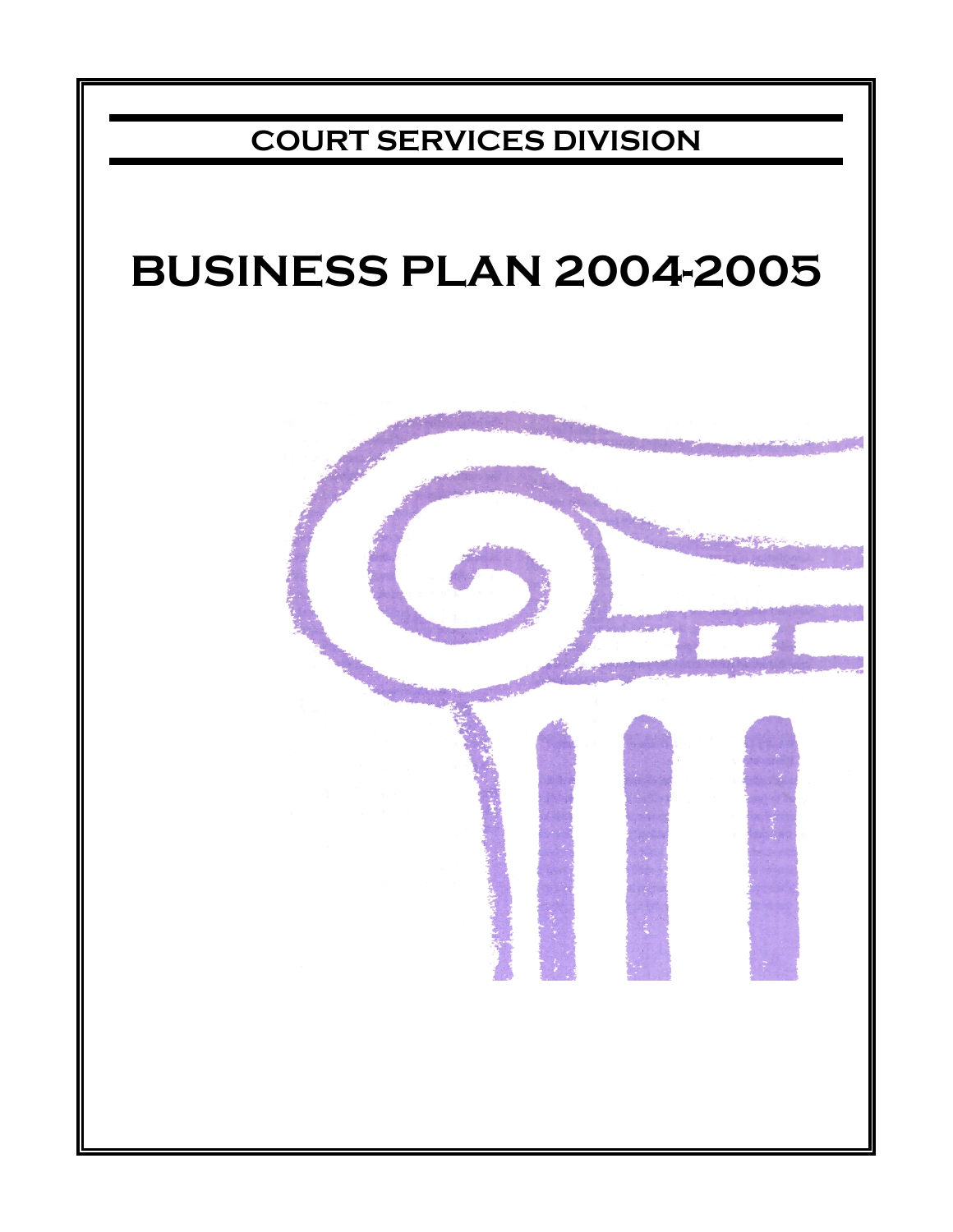## **Court Services Division**

The Court Services Division is responsible for the following core business functions:

- ' administration and support of the following courts:
	- ' Nova Scotia Court of Appeal
	- ' Supreme Court of Nova Scotia (General and Family Divisions)
	- ' Provincial Court
	- ' Family Court
	- Probate Court
	- Bankruptcy Court
	- ' Small Claims Court
	- ' Summary Proceedings Court
- ' management of court offices and registries including probate and bankruptcy
- ' administration of the Criminal Code Review Board
- ' court security and transportation of prisoners
- ' enforcement of court orders
- ' administration of the Justice of the Peace program
- management of the Restorative Justice program
- ' management of the Maintenance Enforcement Program (MEP)
- management of the following programs designed to reduce conflict and litigation in the family law matters:
	- Parent Information
	- ' Conciliation
	- ' Mediation
	- ' Supervised Access
	- ' Court Assistance
- ' provide dispute resolution options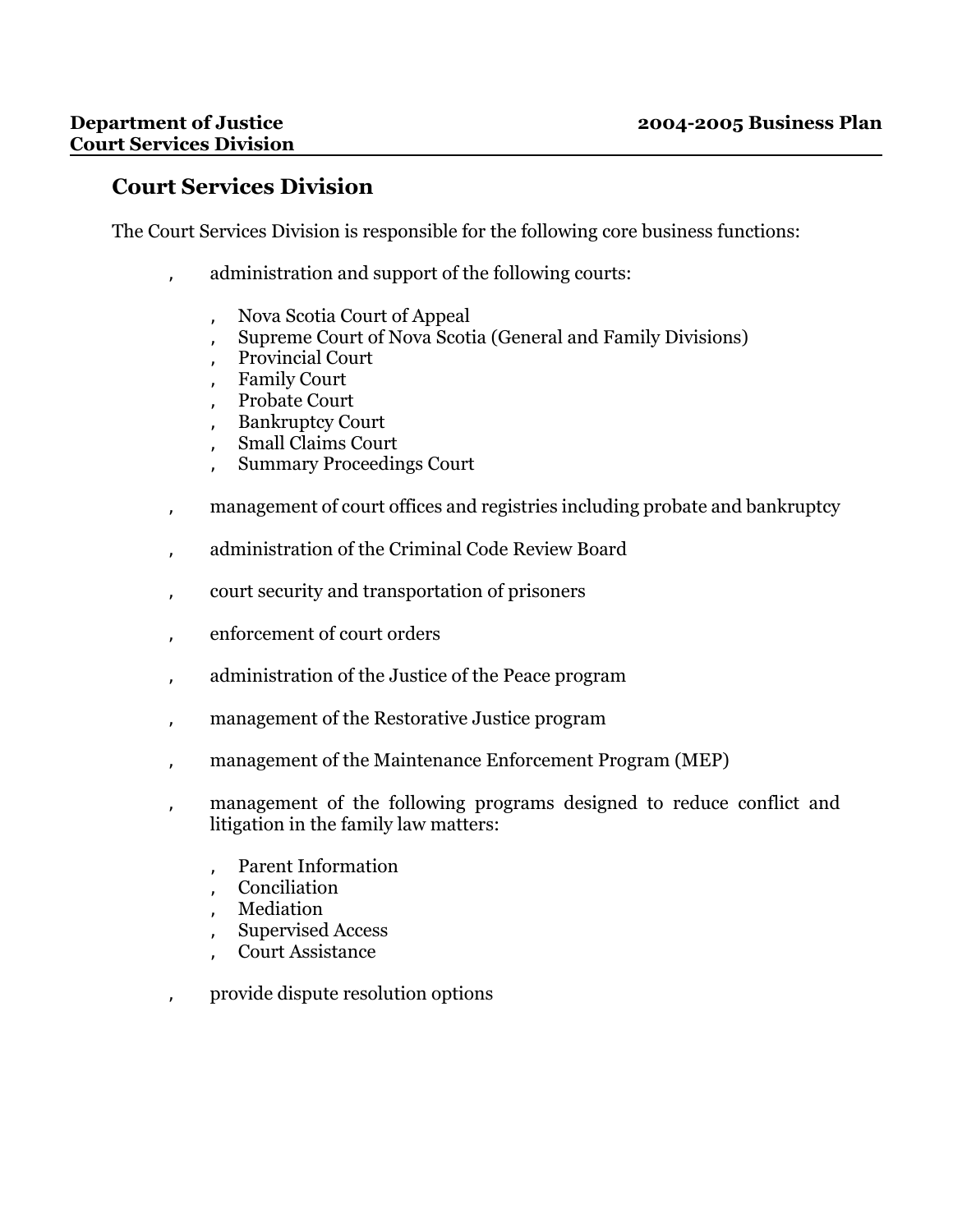# **Our Core Business Functions**

- ' Provide infrastructure and support to courts
- Safely transport prisoners and maintain court security
- ' Enforce Court Orders
- ' Provide alternate dispute resolution options
- ' Inform the public about the courts and the services provided
- ' Manage the Maintenance Enforcement Program, programs in support of the Family Division and Family Courts and the Restorative Justice Program.

# **Our Mission**

The Court Services Division is dedicated to service excellence and to the provision of a fair and accessible justice administration.

# **Our Vision**

Court Services makes knowledge based decisions after listening to stakeholders, clients and staff, seeking out best practices and exploring options to continually improve the administration of the court system. Our staff have the training, tools and support to provide excellent client service, and work in a safe and respectful team environment.

# **Where do we want to be in 2005: our goals**

- 1. Client satisfaction is at the heart of everything we do. We constantly work to improve service.
- 2. Our staff are satisfied and well-trained and work in a safe, supportive, respectful team environment.
- 3. We have the tools we need to best administer the court system, including healthy work sites, the best available technology, stable resources and timely financial information.
- 4. Management and staff have excellent communication with each other and participate in an ongoing dialogue with stakeholders, the public and the judiciary.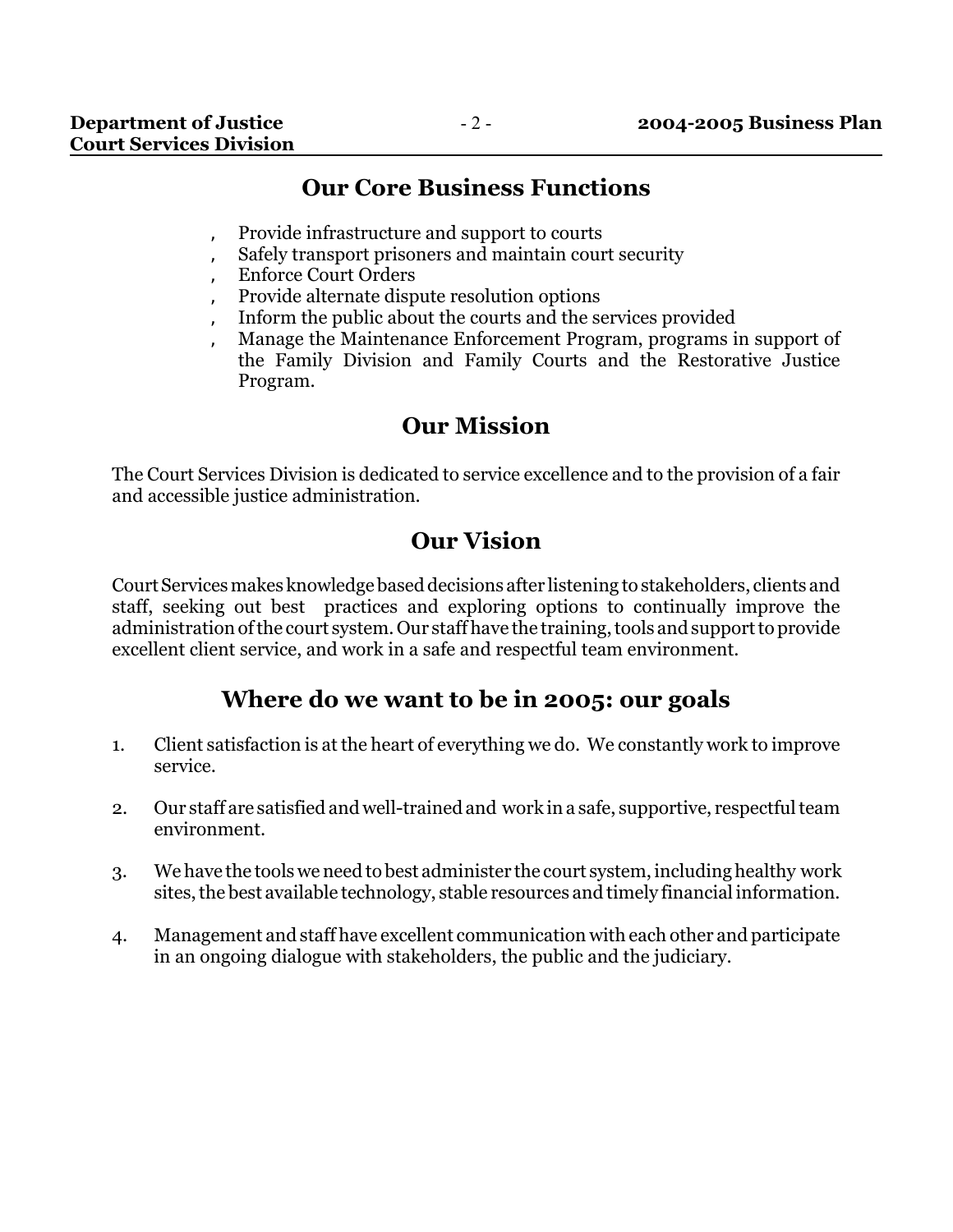## **What we will accomplish toward our goals in 2004-2005**

Goal #1: Client satisfaction is at the heart of everything we do. We constantly work to improve service.

# *Court Services will continue the Self-Represented Litigants Project.*

- In 2004-2005, we will:
	- 1. Review the recommendations of the March 2004 Self-Represented Needs Assessment Report.
	- ' 2. Develop additional plain language brochures and information kits.
- ' 3. Pilot a Family Law Information Centre at the Halifax Supreme Court (Family Division).
	- ' 4. Develop guidelines for staff and the public on the role of staff in providing legal information, not legal advice.

### *Court Services will seek the expansion of the Supreme Court (Family Division) province-wide.*

In 2004-2005, we will:

- ' 5. Submit a final proposal to the federal government.
- ' 6. Develop an implementation plan in consultation with staff, the judiciary and justice stakeholders.

#### *Court Services will continue to explore appropriate alternatives to court.* In 2004-2005, we will:

- ' 7. Provide administrative recalculation of child support in Supreme Court (Family Division).
- 8. Recommend options to provide mediation services in the Probate Court.
- ' 9. Support the federal evaluation of the Nova Scotia Restorative Justice program.

## *Court Services will explore the possibility of providing on-line services.*

In 2004-2005, we will:

- ' 10. Develop a "Maintenance Enforcement Program On-line" system for client information.
- ' 11. Work with Executive Office of the Nova Scotia Judiciary to develop on-line forms.
- ' 12. Explore, with Service Nova Scotia, options for accepting on-line fine payments.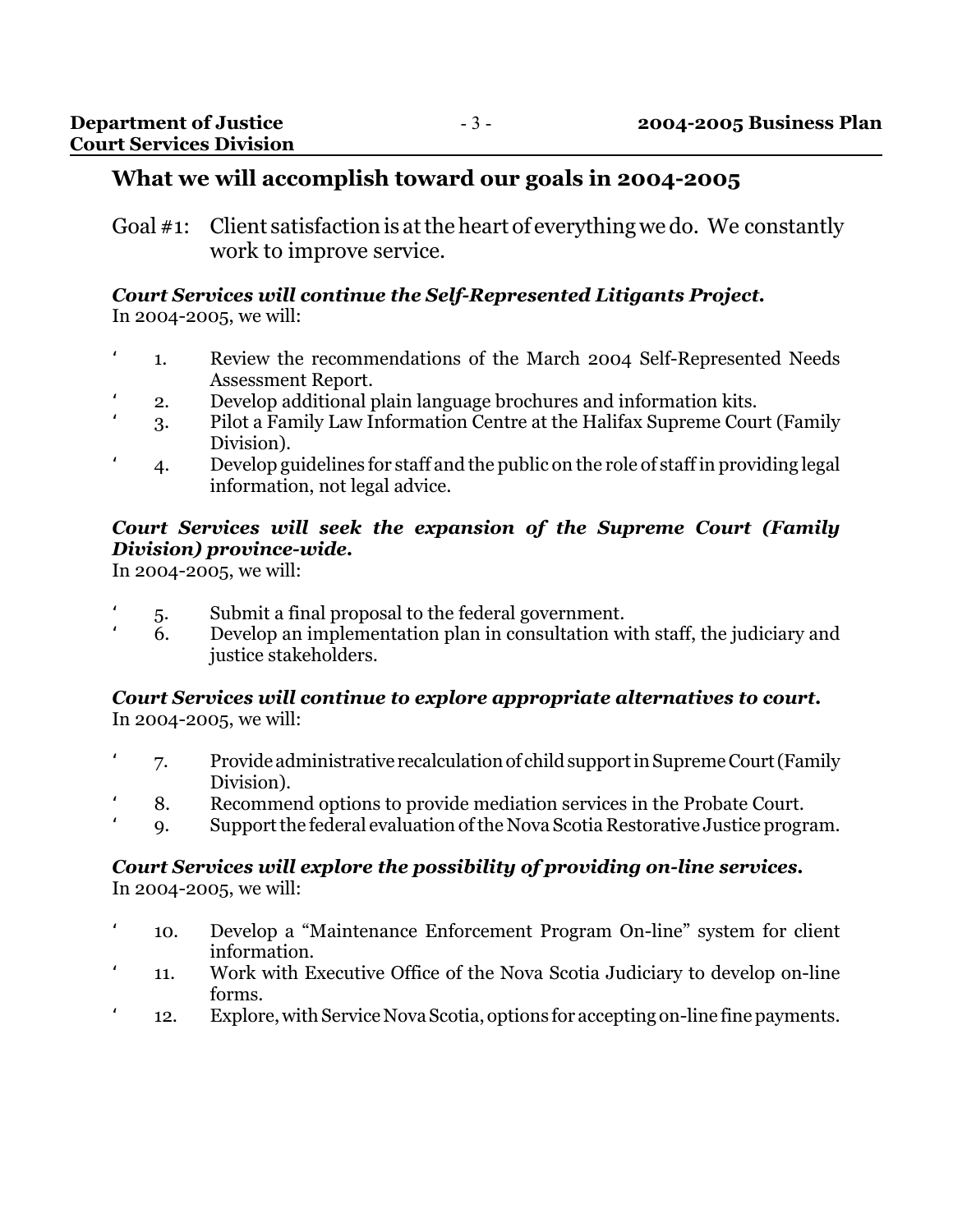Goal #2: Our staff are satisfied and well-trained and work in a safe, supportive, respectful team environment.

#### *Court Services will begin to determine the appropriate staffing levels for the work we do.*

In 2004-2005, we will:

- ' 13. Develop a methodology to determine staffing levels.
- 14. Review remuneration and usage of casual sheriff officers.
- ' 15. Review remuneration of clerks sitting in the evening in Small Claims Court, Summary Offence Court.
- ' 16. Explore whether a roster of casual court staff is feasible.
- 17. Review the operational requirements relating to staff and administrative Justices of the Peace.

#### *Court Services will renew its commitment to training staff.*

In 2004-2005, we will:

' 18. Work with the Justice Learning Centre to establish a staff training initiative plan.

#### *Court Services will continue efforts to recognize the significant contributions of staff*.

In 2004-2005, we will:

- ' 19. Respond to issues raised by staff in the 2004-2005 business planning process.
- ' 20. Hold Staff Appreciation Days in February 2005.
- ' 21. Continue to encourage staff to participate in divisional, departmental and community committees.
- 22. Continue to engage staff in the business planning process.

## *Court Services will focus on improving staff wellness***.**

In 2004-2005, we will:

' 23. Participate in the Department of Justice committee on Staff Wellness and review any recommendations from the committee.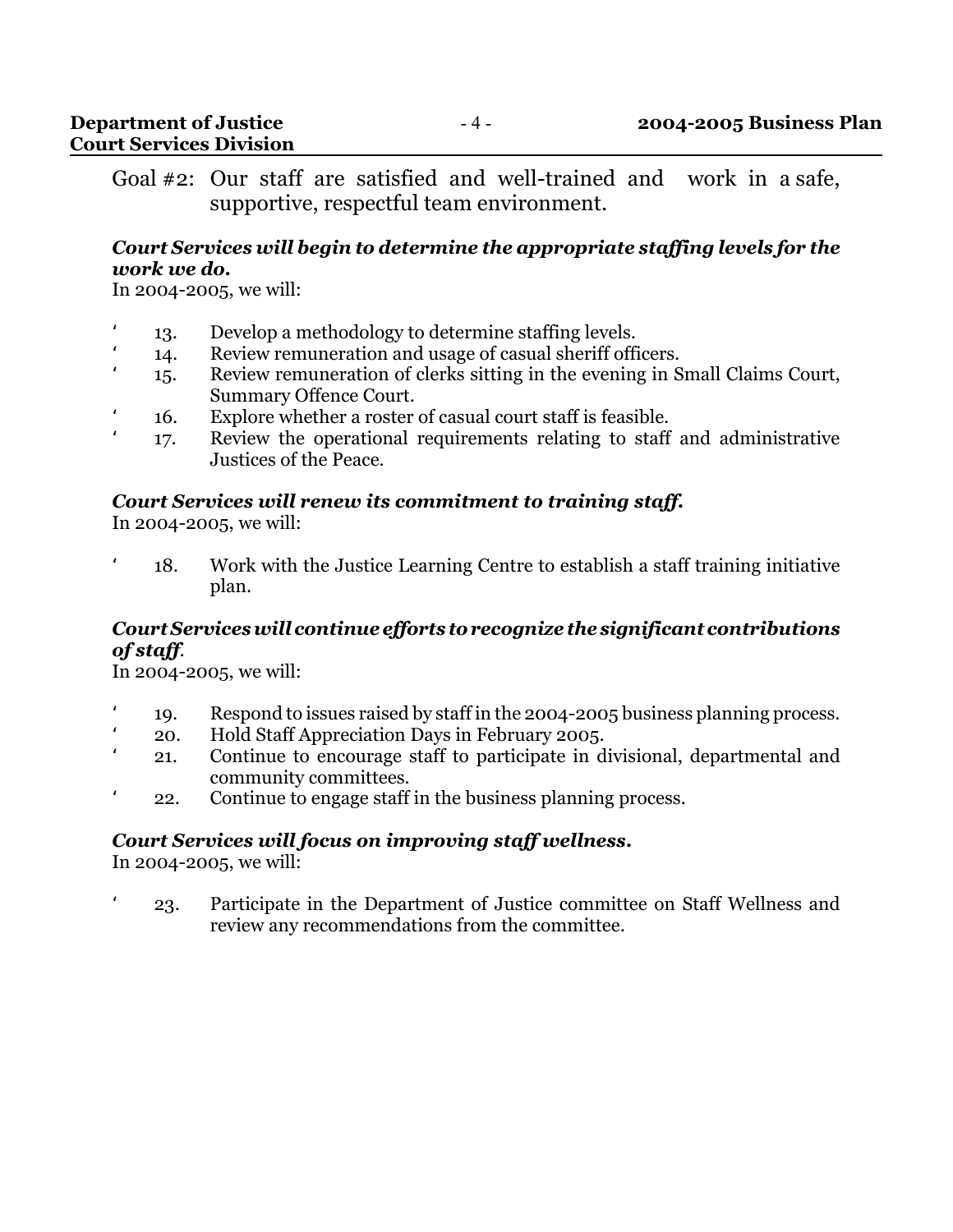| <b>Department of Justice</b>   | $ \rightarrow$ $-$ | 2004-2005 Business Plan |
|--------------------------------|--------------------|-------------------------|
| <b>Court Services Division</b> |                    |                         |

Goal #3: We have the tools we need to best administer the court system, including healthy work sites, the best available technology, stable resources and timely financial information.

#### *Court Services will improve court facilities.*

In 2004-2005, we will:

- ' 24. Monitor the construction of a new Justice Centre in Port Hawkesbury and participate on the user commitee.
- ' 25. Participate in the user committee to select a site and design a new Justice Centre in Lunenburg County.
- ' 26. Co-ordinate renovations to administrative areas at the Halifax Provincial Court.
- ' 27. Review options and make recommendations for facility improvements in the New Glasgow Justice Centre.
- ' 28. Review recommendations from the Metro Area study.
- ' 29. Develop space requirements and documentation to support a new submission for a Justice Centre in Yarmouth.
- ' 30. Improve access for prisoner movement in Kentville.
- ' 31. Update video monitoring capacity in the holding facilities in Halifax Provincial Court and Kentville Justice Centre and other facilities.

#### *Court Services will explore technology options.*

In 2004-2005, we will:

- ' 32. Select and begin implementation of a new digital recording system for the province.
- ' 33. Complete a Business Case on the use of video conferencing for judicial interim release hearings.
- ' 34. Implement automated courtroom utilization system.
- ' 35. Participate in the implementation of the Justice Enterprise Information Network.

#### $\mathbf{r}_{\perp}$ *Court Services will continue to improve policy, procedures & processes*.

In 2004-2005, we will:

- ' 36. Explore a certification process for court interpreters.
- ' 37. Explore a certification process for court reporters.
- ' 38. Assess the process for manual development and renewal.
- ' 39. Participate in the Civil Procedure Rules Reform project.
- ' 40. Develop process audits/best practices audits for Sheriff Services.
- ' 41. Participate in the Department of Justice Justice Indicators Committee.
- ' 42. Develop practice and curriculum standards for the Restorative Justice Program service providers.
- ' 43. Implement, wherever achievable this year, the recommendations of the Auditor General's 2003 report on Court Services.